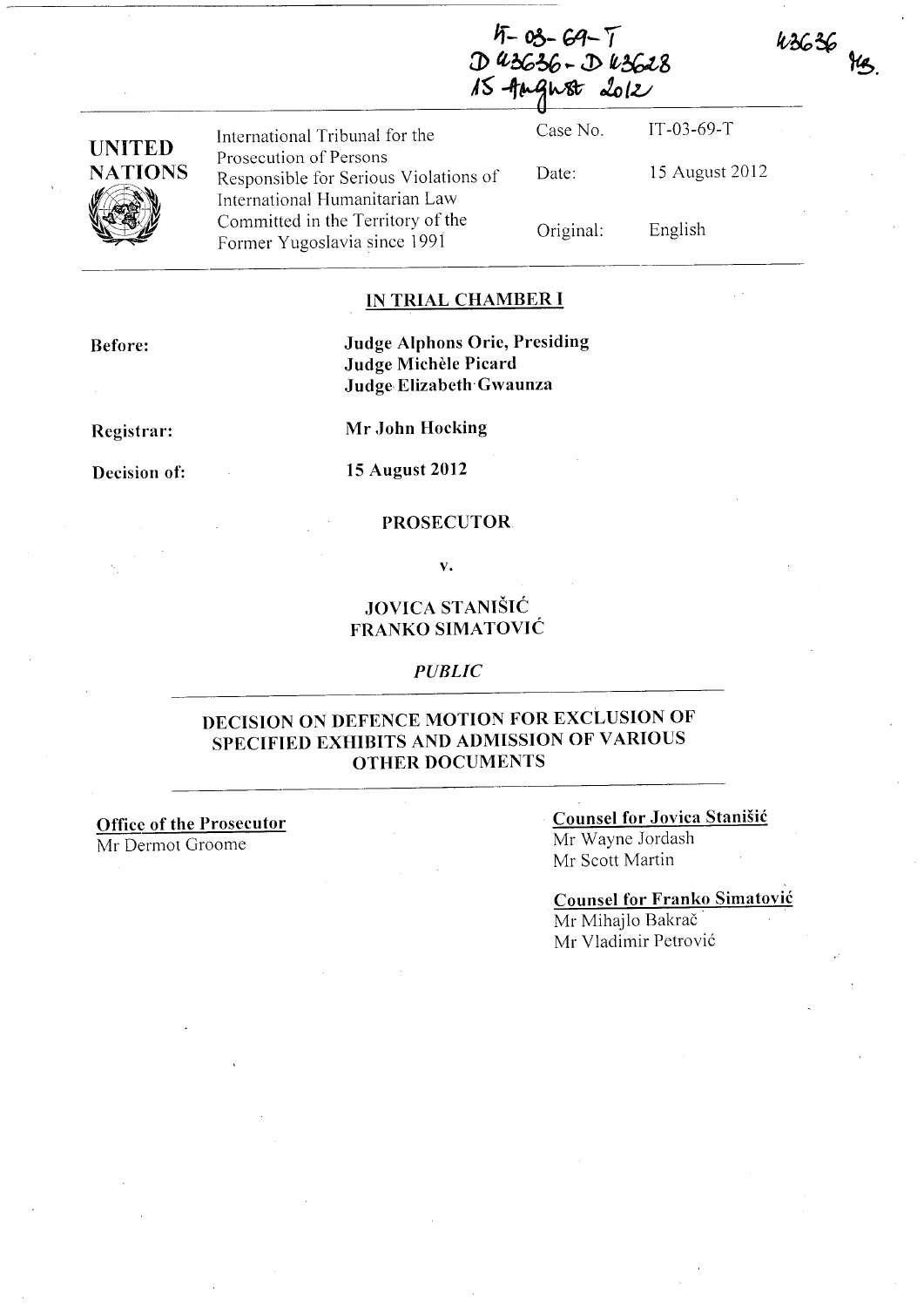# **I. PROCEDURAL HISTORY**

1. On 29 May 2012, the Stanišić Defence ("Defence") filed a motion to exclude certain Prosecution exhibits or, in the alternative, to grant the Defence "other remedies to ensure an effective defence" ("Motion").<sup>1</sup> On 12 June 2012, the Prosecution filed its Response ("Response").<sup>2</sup> On 19 June 2012, the Stanišić Defence filed a request for leave to reply with the reply contained therein ("Reply").<sup>3</sup> The Simatović Defence did not respond to the Motion.

# **11. SUBMISSIONS OF THE PARTIES**

2. The Defence refers to a total of 55 exhibits which it seeks to have excluded.<sup>4</sup> The Defence did not clearly list these exhibits. Following a review of the parties' submissions, the Chamber identified 60 such documents.<sup>5</sup> As detailed below, 19 of these documents have not yet been admitted, and one was withdrawn by the Prosecution.<sup>6</sup> Accordingly, the Chamber will consider the Defence submissions in the Motion when considering the admission of these 19 documents under Rule 89 (C) of the Tribunal's Rules of Procedure and Evidence ("Rules").

3. The Defence submits that the documents should be excluded for the following reasons. First, the Defence contends that the Indictment is "non-specific and non-inclusive" and that the-Prosecution, in using the documents in cross-examination, has not explained how they relate to the Indictment.<sup>7</sup> This, the Defence suggests, causes it prejudice as it is not adequately informed of the nature of the case against the Accused, including the material facts and evidence relied upon by the Prosecution in support of the Indictment.<sup>8</sup> Secondly, the Defence contends that it suffers prejudice due to the delay by the Prosecution in tendering the documents, which has deprived the Defence of the right to conduct investigations and adequately challenge the Prosecution case. Thirdly, the Defence argues that the Prosecution should have placed the documents on its Rule 65 ter exhibit list as they identify specific perpetrators whom the Prosecution will now seek to rely on in support of

Stanisic Defence Motion for the Exclusion of Specified Prosecution Exhibits Admitted during Cross-Examination  $\mathbf{1}$ or, in the Alternative, Various other Remedies to Ensure an Effective Defence, 29 May 2012.

Prosecution Response to Stanisic Defence Motion for the Exclusion of Specified Exhibits or other Remedies, 12  $\overline{2}$ June2012.

Stanisic Defence Application for Leave to Reply to the Prosecution'S Response to Stanisic Defence Motion for the 3 Exclusion of Specified Prosecution Exhibits Admitted During Cross-Examination or, in the Alternative, Various· other Remedies to Ensure an Effective Defence, 19 June 2012.

Reply, para. 35.

P2980, P2984, P2992, P2995-P2997, P3005-P3009, P3021, P3038, P3040-P3042, P3052, P3070-P3071, P3076- P3077, P3083, P3093-P3095, P3121-P3122, P3125-P3157.

P3157 was withdrawn on 7 June 2012. See T. 201110. P3121-P3122, P3125-P3129, P3131-P3141, and P3143  $\overline{6}$ remained on the MFI list.

Motion, paras 10-11.

Motion, paras 20-29.

Motion, para. 5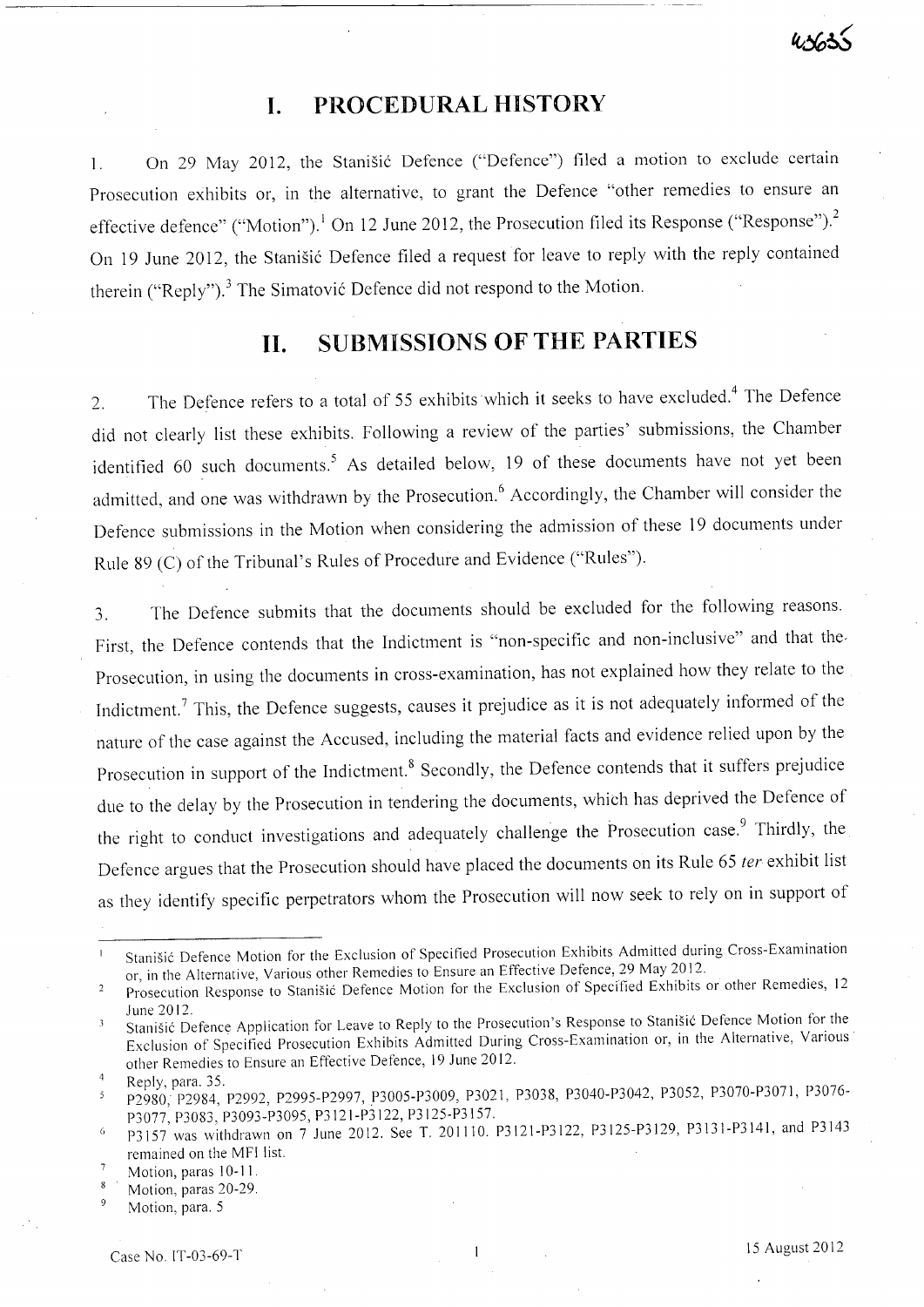its arguments relating to the existence of a Joint Criminal Enterprise ("JCE").<sup>10</sup> Fourthly, the Defence suggests that the Prosecution could have achieved the same purpose by using documents already in evidence.<sup>11</sup> Fifthly, it suggests that if the Prosecution had tendered the documents during its case-in-chief, the Defence could have used them during cross examination, or in its own case-inchief.<sup>12</sup> Sixthly, the Defence requests, as an alternative to exclusion, that the Prosecution be compelled to explain the significance of the documents in detail and that the Defence be given an additional four months to investigate the impact of the documents on its case.<sup>13</sup> Finally, the Defence also requests leave to exceed the word limit. 14

4. In response, the Prosecution contends that the Indictment is sufficiently clear and that it has pleaded the material facts. 15 It underlines that the Defence contentions regarding the Indictment have already been litigated, referring to the Chamber's previous decision on the form of the Indictment.<sup>16</sup> It further suggests that it has tendered the documents in accordance with the Chamber's related guidance on this issue.17 It contends that the issue of prejudice has already been considered by the Chamber in relation to the admitted documents, and was dismissed.<sup>18</sup> The Prosecution submits that the Defence has not shown a sufficient basis for requesting additional time, and that it has had sufficient time to review the documents which were disclosed in advance of the commencement of the Defence case.<sup>19</sup> The Prosecution further submits that the Defence essentially seeks reconsideration, and that the test for reconsideration should therefore be applied by the Chamber when addressing the Motion.<sup>20</sup> The Prosecution also requests leave to exceed the word limit.<sup>21</sup>

# **Ill. APPLICABLE LAW**

5. According to Rule 89 (C) of the Rules, a Chamber may admit any relevant evidence which it deems to have probative value. Rule 89 (D) of the Rules clarifies that a Chamber may exclude evidence if its probative value is substantially outweighed by the need to ensure a fair trial.

 $10$  Motion, paras 12-15.

<sup>&</sup>lt;sup>11</sup> Reply, para. 26.

 $12$  Motion, para. 22.

<sup>&</sup>lt;sup>13</sup> Motion, para. 63.

<sup>&</sup>lt;sup>14</sup> Motion, para. 71.

<sup>&</sup>lt;sup>15</sup> Response, paras 7-13.

<sup>&</sup>lt;sup>16</sup> Response, para. 6; Decision on Stanišić Defence Motion on the Form of the Indictment, 29 March 2010 ("Decision on the Form of the Indictment").

<sup>&</sup>lt;sup>17</sup> Response, para. 14; Guidance on the Admission into Evidence of Documents Tendered by the Prosecution during the Defence Case and the Reasons for Decisions on Past Admissions of Such Documents, 26 August 2011.

 $18$  Response, paras 22-24.

 $^{19}$  Response, para. 29.

<sup>20</sup>**Response, para. 4.** 

<sup>&</sup>lt;sup>21</sup> Response, para. 5.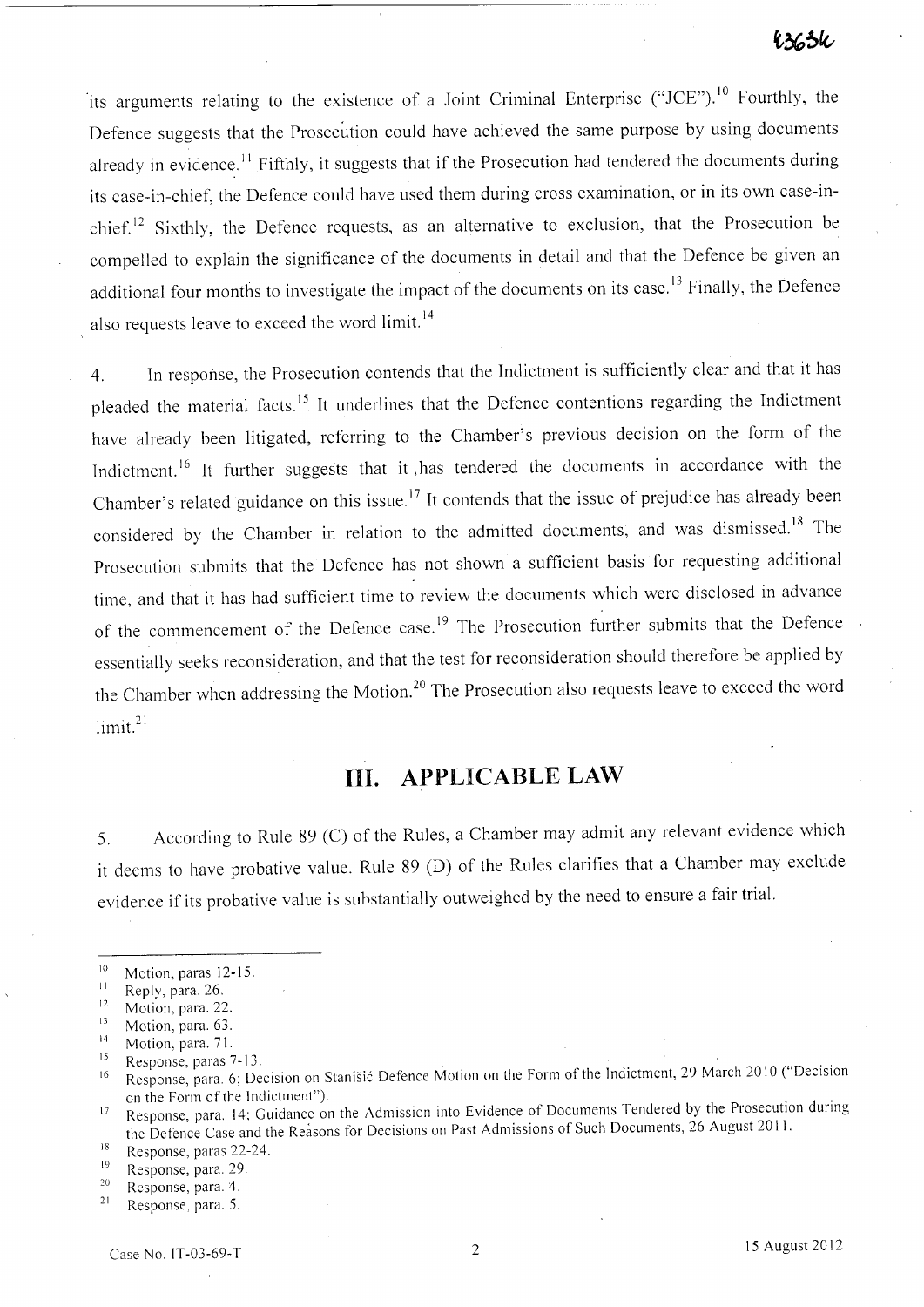## 6. Rule 90 (H) of the Rules states:

- (i) Cross-examination shall be limited to the subject-matter of the evidence-in-chiefand matters affecting the credibility of the witness and, where the witness is able to give evidence relevant to the case for the cross-examining party, to the subject-matter of that case.
- (ii) In the cross-examination of a witness who is able to give evidence relevant to the case for the cross-examining party, counsel shall put to that witness the nature of the case of the party for whom that counsel appears which is in contradiction of the evidence given by the witness.
- (iii) The Trial Chamber may, in the exercise of its discretion, permit enquiry into additional matters.

7. The Chamber refers to its previous guidance on the admission into evidence of documents tendered by the Prosecution during the defence case ("Guidance").<sup>22</sup> The Guidance held that while generally the Prosecution evidence is received during its case-in-chief, given the huge volume of evidence available in cases of this complexity and length, it would be impossible for the Prosecution to present anticipatory and pre-emptive responses during its case-in-chief.<sup>23</sup>

8. The Guidance also refers to the *Prlic* Decision which recalled that "where the accused opposes the admission of evidence during cross-examination due to an alleged breach of his right to a fair trial, a Trial Chamber must consider how it intends to strike the appropriate balance between the need to ensure the rights of the accused and its decision to admit such evidence. **In** doing so, the Trial Chamber will have to consider the mode of disclosure of the documents in question, the purpose of their admission, the time elapsed between disclosure and examination of the witness, the languages known to Counsel and the accused, as well as any other relevant factual considerations".24

9. The test for reconsideration is that the Applicant must "satisfy the Chamber of the existence of a clear error of reasoning in the [impugned decision], or of particular circumstances justifying its reconsideration in order to avoid injustice. Particular circumstances include new facts or new

<sup>&</sup>lt;sup>22</sup> Guidance on the Admission into Evidence of Documents Tendered by the Prosecution during the Defence Case and the Reasons for Decisions on Past Admissions of Such Documents, 26 August 2011.<br>
Guidance, para. 14.

Guidance, para. 14.

<sup>24</sup>  *Prosecutor v. Prlić et al., Case no. IT-04-74-AR73.14, Decision on the Interlocutory Appeal Against the Tria* Chamber's Decision on Presentation of Documents by the Prosecution in Cross-Examination of Defence Witnesses, 26 February 2009, para. 25 and references cited therein.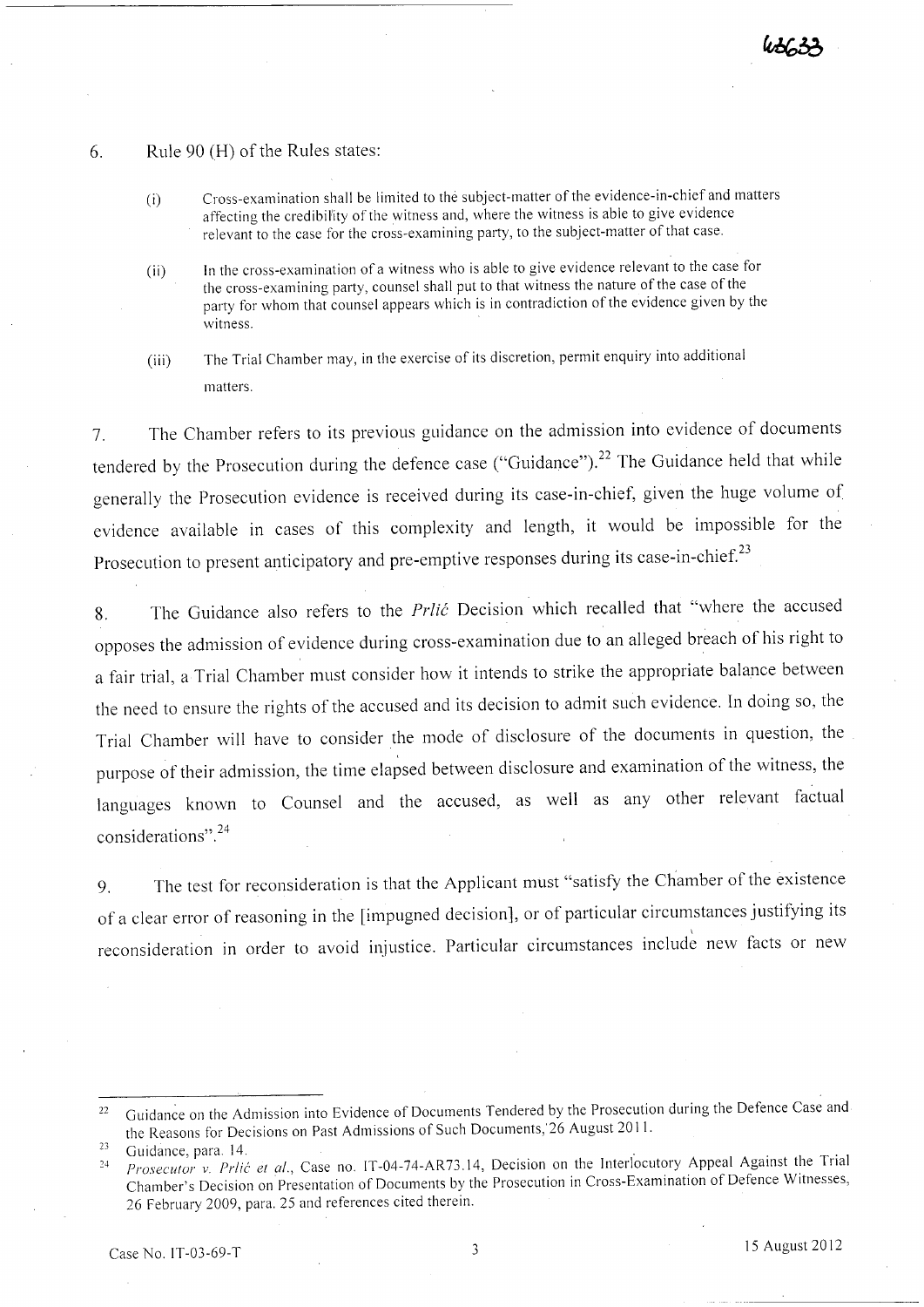arguments. However, to succeed on this basis, an applicant must demonstrate how any new facts or arguments in a request for reconsideration justify reconsideration".25

# **IV. DISCUSSION**

1 O. At the outset, the Chamber grants the Defence request for leave to reply as well as the requests for word limit extensions in respect of the Motion, Response, and Reply. The Defence submissions in the Reply have been taken into account in the present decision.

11. The Chamber refers to its previous synopsis of litigation in relation to the form of the Indictment<sup>26</sup> and notes that the Defence arguments in the Motion are very similar to the arguments contained in previous motions.<sup>27</sup> As far back as 14 November 2003, a previous Trial Chamber issued 'a decision in which it concluded that, apart from one minor amendment, the Indictment was not defective.<sup>28</sup> Furthermore, the operative indictment in this case, the Third Amended Indictment, was filed over 4 years ago on 10 July 2008.<sup>29</sup> The Chamber has also previously dismissed a Defence motion requesting that the Chamber order the Prosecution to further particularise the nature of the case against the Accused, noting that the Defence had failed to file a preliminary motion alleging any defects in the form of the Third Amended Indictment, or show good cause as to why its motion could not have been filed within the requisite time period.<sup>30</sup> As such, the arguments regarding the form of the indictment have already been fully litigated.

# *Documents already admitted*

12. The Chamber considers that for the arguments relating to the 40 documents<sup>31</sup> which have already been admitted into evidence, $32$  the correct standard to be applied to the Defence arguments

29 Prosecution Notice of Filing of Third Amended Indictment, 10 July 2008.

<sup>&</sup>lt;sup>25</sup> Prosecutor v Prlić et al., Case no. IT-04-74-AR73.14, Decision on Jadranko Prlić's Interlocutory Appeal Against the Decision on Prlie Defence Motion for Reconsideration of the Decision on Admission of Documentary Evidence, 3 November 2009, para. 18.

 $\frac{26}{27}$  Decision on the Form of the Indictment, para. 9.<br><sup>27</sup> Decision on the Form of the Indictment, para.

Decision on the Form of the Indictment, para. 9; Stanisic Defence Motion on the Form of the Indictment, 3 November 2009.

Decision on Defence Preliminary Motions, 14 November 2003. The Chamber ordered the Prosecution to clarify the 28 use of "including but not limited" contained in paragraphs 7, 19,23, and 59 of the Indictment.

<sup>30</sup>  Decision on the Form of the Indictment, 29 March 2010.

**<sup>31</sup>**  There were in fact 41 documents but P3 157 was withdrawn by the Prosecution, see *Supra* footnote 6.

<sup>32</sup>  The documents bearing exhibit nos P2992, P2980, P2984, P2996, and P2997 were admitted by the Chamber on 24 November 20 11, see T. 151119, 15121, 15123-15124; The document bearing exhibit no. P3076 was admitted into evidence on 7 February 2012, see T. 16958; The documents bearing exhibit nos P3146-P3156, P3077, and P3130 were admitted into evidence at the Housekeeping session on 7 June 2012, see T. 20109, 20141, 20098; The documents bearing exhibit nos P3093-P3095 were admitted into evidence on 29 February 2012, see T. 17877- 17879; The documents bearing exhibit nos P3005-P3007 were admitted into evidence on 20 July 2012, see T. 13107; The documents bearing exhibit nos P3008, P3009 and P3083 were admitted into evidence on 28 March 2012, see T. 18687,18692; The document bearing exhibit no. P2995 was admitted into evidence by the Chamber on 12 June 2012, see T. 20148; The documents bearing exhibit nos P3040-P3042 were admitted into evidence on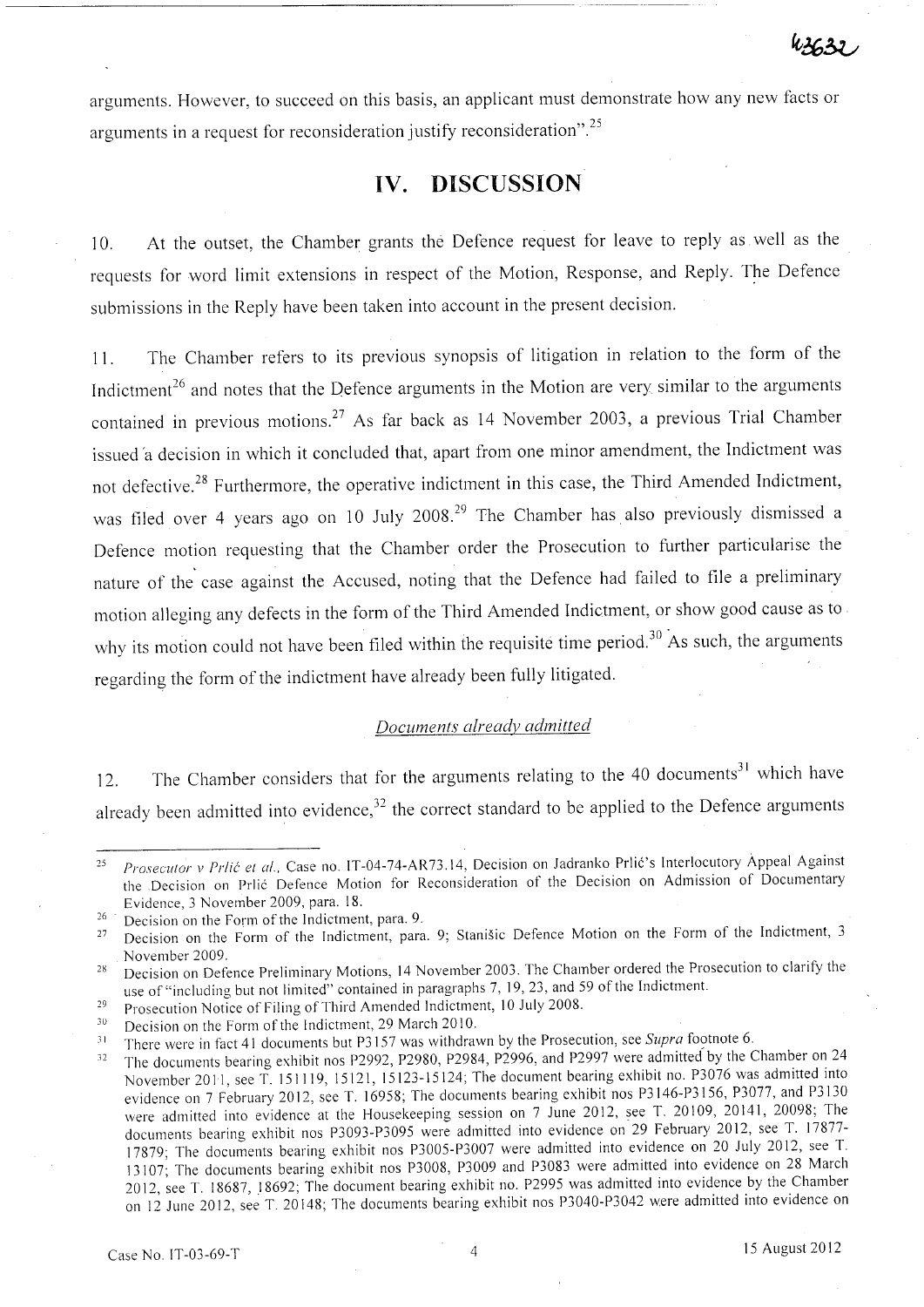is that of reconsideration. Consequently, the Defence must show a clear error of reasoning or that reconsideration is necessary in order to avoid injustice. In relation to the 40 admitted documents, the Defence states that if it had been provided with them at an earlier stage, it would have had the opportunity to put them to additional Prosecution and/or Defence witnesses.<sup>33</sup> The Defence also submits it could have sought out additional witnesses to give evidence regarding those documents.<sup>34</sup>

13. The Chamber notes that while the Defence raised these specific arguments in relation to seven of the documents prior to their admission, it did not do so in relation to the remaining 33.<sup>35</sup> For those seven documents in relation to which these arguments have previously been made, the Chamber does not consider that the Defence has identified any error of reasoning that would justify reconsideration. In relation to the remaining 33 documents, the Chamber considers that these are not new arguments as they could have been raised prior to the decisions on admission being made. In any event, the mere fact that the Defence could have put the documents to additional witnesses, or that it could have sought to locate further witnesses is insufficient to establish that reconsideration of the Chamber's decision on the admission of these documents into evidence is necessary to avoid an injustice. As such, the documents remain in evidence. Equally, the Chamber does not consider that their admission warrants any adjournment, and therefore, the Defence alternative request for additional time is also denied. <sup>36</sup>

## *Contextualisation documents*

14. In relation to exhibits P3008 and P3009, admitted into evidence on 28 March 2012, the Stanišić Defence had earlier filed a notice seeking admission of further excerpts for purposes of contextualisation ("Notice").<sup>37</sup> Thereafter, the Prosecution filed its response to the Notice.<sup>38</sup> As these excerpts are closely related to the personnel files which are the subject of this decision, the Chamber will now decide upon their admission. The Chamber considers that the excerpts from the personnel files set out in the Notice provide contextualisation to P3008 and P3009, and are,

33 Motion, para. 22.

<sup>20</sup> October 2011, see T. 14720- 14721, 14801; The document bearing exhibit no. P3052 was admitted into evidence on 8 December 2011, see T.15543-T.15544, 15554; The documents bearing exhibit nos P3142, P3144, and P3145 were admitted into evidence during the testimony of Witness Dejan Plahuta, T. 19509, 19518. The document bearing exhibit no. P3021 was admitted on 6 October 2011, T. 14134; The document bearing exhibit no. P3038 was admitted on 19 October 2011, T. 14621; The documents bearing exhibit nos P3070-P3071 were admitted on 31 January 2012, T. 16659.

<sup>34</sup>  Ibid.

<sup>&</sup>lt;sup>35</sup> P3077, see T. 16976; P3008-P3009, see Notice para. 6; P3040-P3042, see T. 14720; P3052, see T. 15544.

<sup>&</sup>lt;sup>36</sup> The Defence further requested that the Prosecution be compelled to explain the factual and legal significance of the documents in question (see also Stanisic Defence Notification of the Defence Position in Relation to Exhibits P3008 and P3009, I December 2011, for a similar request). The Chamber considers that the Defence has not demonstrated or even argued a legal basis for such a request and thus denies it.

<sup>&</sup>lt;sup>37</sup> Stanišić Defence Notification of the Defence Position in Relation to Exhibits P3008 and P3009, 1 December 2011.

<sup>&</sup>lt;sup>38</sup> Prosecution Response to Stanišić Defence Notification regarding Exhibits P3008 and P3009, 15 December 2011.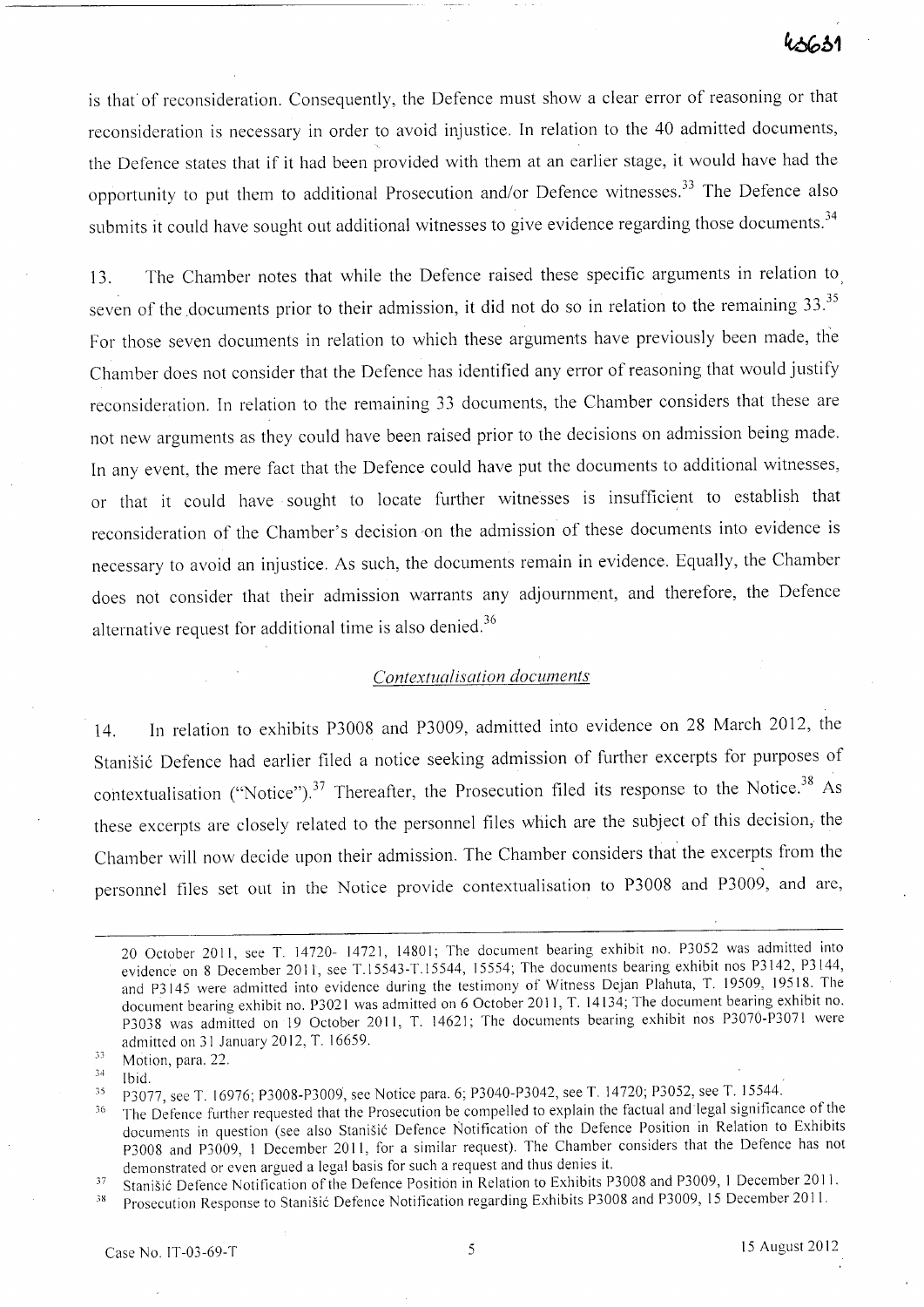therefore, relevant and of probative value. The Chamber therefore admits these excerpts into evidence. <sup>39</sup>

## *Documents marked [or identification*

15. The Defence contends that the personnel files identify a number of alleged perpetrators<sup>40</sup> and suggests that the Prosecution should have informed it of the identity of those perpetrators at an earlier stage in the proceedings.<sup>41</sup> The Defence further submits that the Prosecution will seek to argue that these perpetrators formed part of a *lCE* with the Accused, and asks that the files be excluded on this basis.<sup>42</sup> However, the Prosecution has not suggested that the individuals identified in the personnel files are perpetrators or that it will seek to rely on them for this purpose. The Defence submissions are therefore speculative and do not constitute a reason to exclude the documents. As to the Defence contention that the Prosecution could have used documents already in evidence rather than documents which are the subject of this decision in order to achieve its purpose, the Chamber considers that the fact that another document could have been used in crossexamination cannot constitute a bar to the admission of an equally valid but different document, and has no bearing on the admissibility test under Rule 89 (C).

16. Documents bearing MFI nos P3121 and P3122 are excerpts of personnel files that were tendered through Witness Dejan Plahuta.<sup>43</sup> The Prosecution has shown with sufficient specificity the relevance and probative value of the documents. Furthermore, the documents have a sufficient connection to the witness's testimony to be tendered at this stage of the proceedings. The Chamber does not consider that the Defence has shown prejudice such as to warrant their exclusion or any adjournment.

17. Documents bearing MFI nos P312S-P3129, P3131-P3141, and P3143 are personnel files also tendered through Witness Dejan Plahuta. The Prosecution sought to have the files admitted in order to contextualise and rebut the Defence assertion that a DB unit was not formed or operational in 1991.<sup>44</sup> In addition, the Simatović Defence had requested the admission of the entire file as opposed to the excerpts of it which formed MFI no. P3141.45 The Prosecution did not object and

<sup>&</sup>lt;sup>39</sup> The Chamber notes that the excerpt with ERN number ERN 0704-2161 is not uploaded into eCourt. However, based on the description provided in the Notice, and bearing in mind that the Prosecution does not object to admission, the Chamber considers that the excerpt satisfies the test set out in Rule 89 (C).

<sup>40</sup> Motion, para. 12.

 $41$  Ibid.

<sup>&</sup>lt;sup>42</sup> Motion, para. 67; Reply, para. 10.

<sup>43</sup> T. 19642.

 $^{44}$  Annex A to Response.

<sup>45</sup>T. 19503.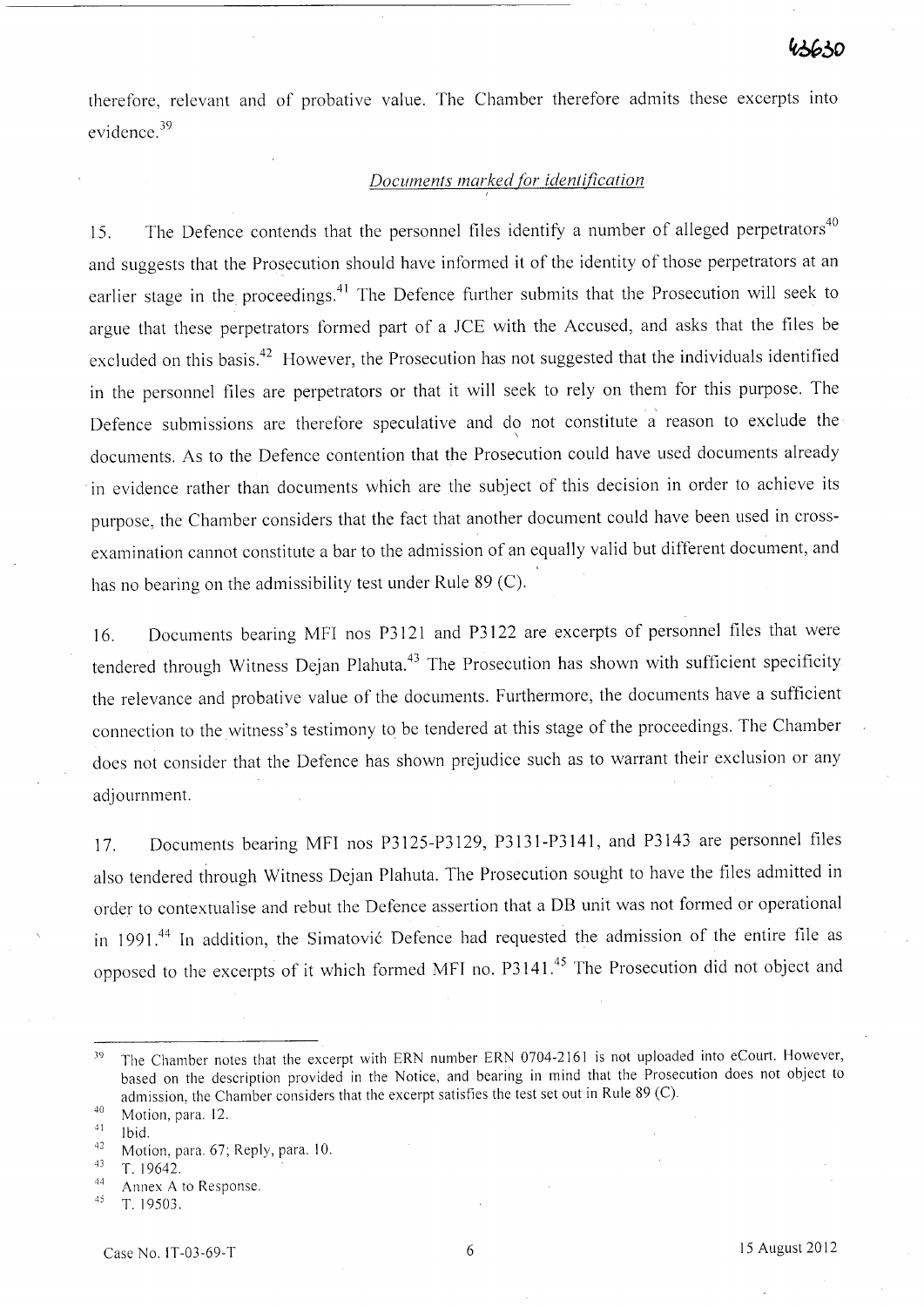proposed that the entire file be admitted following it being uploaded into e-Court. 46 The Chamber notes that the BCS version of the file has now been uploaded into e-Court. In relation to each of the above documents, the Prosecution has shown with sufficient specificity the relevance and probative value of the files. Furthermore, the documents have a sufficient connection to the witness's  $\frac{1}{1}$  estimony to be tendered at this stage of the proceedings. The Chamber does not consider that the Defence has shown prejudice such as to warrant their exclusion or any adjournment.

# **v. DISPOSITION**

18. For the foregoing reasons, the Chamber

- (i) **GRANTS** the Prosecution and Defence Requests to exceed the word limit;
- (ii) **GRANTS** the Defence request for leave to reply;
- (iii) **ADMITS** into evidence, in addition to the excerpts admitted in relation to Exhibit P3008 and from the same personnel file, the documents with the following ERN: 0558-7766- 0558-7768;0558-7769;0558-7770;0558-7771;0558-7772;
- (iv) **ADMITS** into evidence, in addition to the excerpts admitted in relation to Exhibit P3009 and from the same personnel file, the documents with the following ERN: 0704-2161; 0704-2164-0704-2167; 0704-2170; 0704-2171; 0704-2172; 0704-2177; 0704-2179; 0704-2180; 0704-2183; 0704-2184; 0704-2185; 0704-2193; 0704-2194-0704-2196; 0704-2199; 0704-2200; and 0704-2210;
- (v) **INSTRUCTS** the Stanisic Defence to upload each of the above into eCourt;
- (vi) **ADMITS** into evidence documents bearing MFI nos P3121-P3122, P3125-P3129, P3131-P3140, and P3143;
- (vii) **ADMITS** into evidence 65 ter no. 6496.1 with corresponding translation, once uploaded;
- (viii) **INSTRUCTS** the Registry to replace MFI no. P3141 with 65 ter no. 6496.1;

 $46$  Ibid.